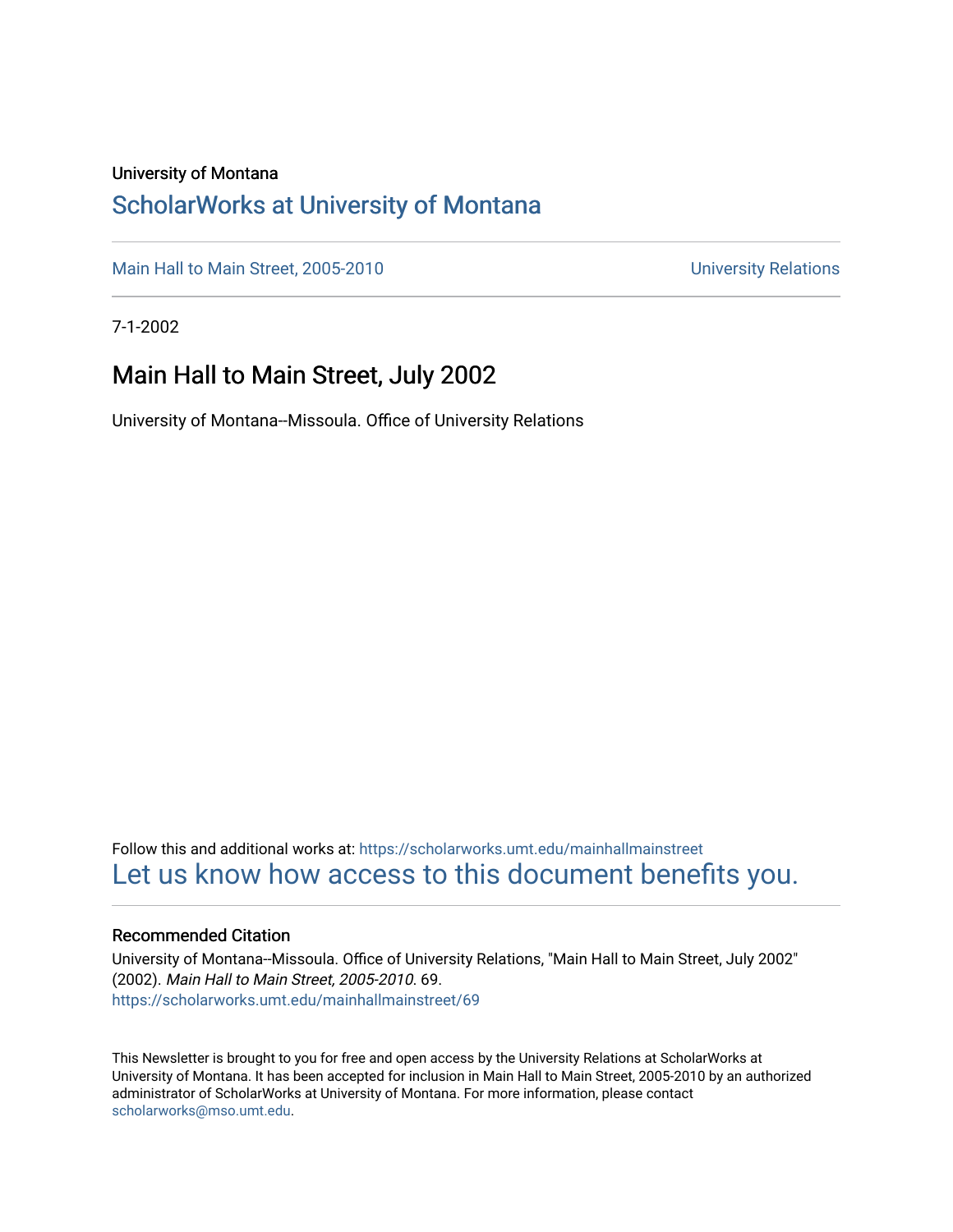

# Long-lost history donated to Mansfield Library

From an anstory, along-tost mana-<br>Script recently donated to the<br>the original Mike Minutes Dead Sec or those interested in University of Montana history, a long-lostmanuscript recently donated to the the equivalent of finding the Dead Sea Scrolls.

The never-published history, "Narrative of Montana State University, 1893-1935," is old enough to use the name UM was known by from 1935 to 1965. It was written by Mary Brennan Clapp, a longtime UM faculty member and wife of the University's longestserving president, Charles Clapp, who led UM from 1921 to 1935 before dying in office at age 51.

Researchers have been looking for this work for years," UM archivist Jodi Allison-Bunnell said. "We knew it had been written, but we never knew what happened to it until recently.

The manuscript covers UM's beginnings and the terms of its first five presidents. Two copies of the work each about 450 pages on onionskin paper — were supplied to UM by Clapp's descendants. Mary's handwritten notes are still legible in the margins, and one version is marked "corrected copy." Both are copies of an original manuscript that has disappeared.

John Hagens, Clapp's grandson and an economist living in West Chester, Penn., was the driving force behind re-

*(Continued* oh *page* 2J

**UM English Professor Mary Brennan Clapp in her office during the 1940s. (Photos for this story were provided by her grandson John Hagens.)**

# Generous University friend, supporter dies at 93

**Peraces UM's business building, died July 6 in**<br>Missoula home. She was 93.<br>Gallagher and her husband, William, owned hilanthropist Rosemary Gallagher, whose name graces UM's business building, died July 6 in her Missoula home. She was 93.

the prosperous Westmont Tractor business, the Caterpillar dealership forwestern Montana and eastern Idaho. The couple firmly believed in civic responsibility, and over the years they shared their success with many area charities, social programs and educational institutions.

UM's William and Rosemary Gallagher Building for the School of Business Administration, a \$15 million structure with 110,000 square feet that was completed in 1996, was named in their honor after they provided a \$ <sup>1</sup> million donation to jump-start its construction. Mr. Gallagher, who died in 1995, was a 1925 graduate of the business school.

The Gallaghers also provided a major donation to UM's 1993 Capital Campaign and started several scholarships for University students. The scholarships serve a wide variety of purposes — everything from helping College of Technology and business students to assisting scholars from Hobson, Mr. Gallagher's hometown.

Rosemary and Bill Gallagher took a strong supporting but usually private role in virtually every beneficial organization in Missoula during the past 50 years," UM President George Dennison said.

"They made contributions of their time, energy and resources because they cared, not for publicity. In fact, they rarely allowed publicity for their contributions. After Bill died, Rosemary carried on the tradition herself."

A Columbia Falls native, Mrs. Gallagher was the daughter of a banker and had business in her blood. After graduating from Columbia Falls High School in 1926, she attended the Northwestern Business College in Spokane, Wash. She then started work at the Caterpillar dealership in Pullman, Wash., and later transferred to the Missoula dealership. It was there she met her future husband, the company owner, and the Gallaghers married in 1952.

Dennison said, "Rosemary — as Bill — loved life, enjoyed it to the fullest and had a deep and abiding interest in people. Always feisty and deeply committed in terms of her values, Rosemary invested much of her energy and resources to assist young people. The Gallaghers, as a couple, exemplified the meaning of abiding the 'habits of the heart' to create a decent society. With Rosemary's passing, we have reached the end of an era in Missoula and Montana.

**Rosemary Gallagher** Beyond UM, the Gallaghers made substantial gifts to Community Medical Center, the United Way, Missoula schools and local youth organizations. Their charitable largess will continue with the establishment of the Gallagher Western Montana Charitable Foundation Inc. &

The Discovery Continues. at The University of Montana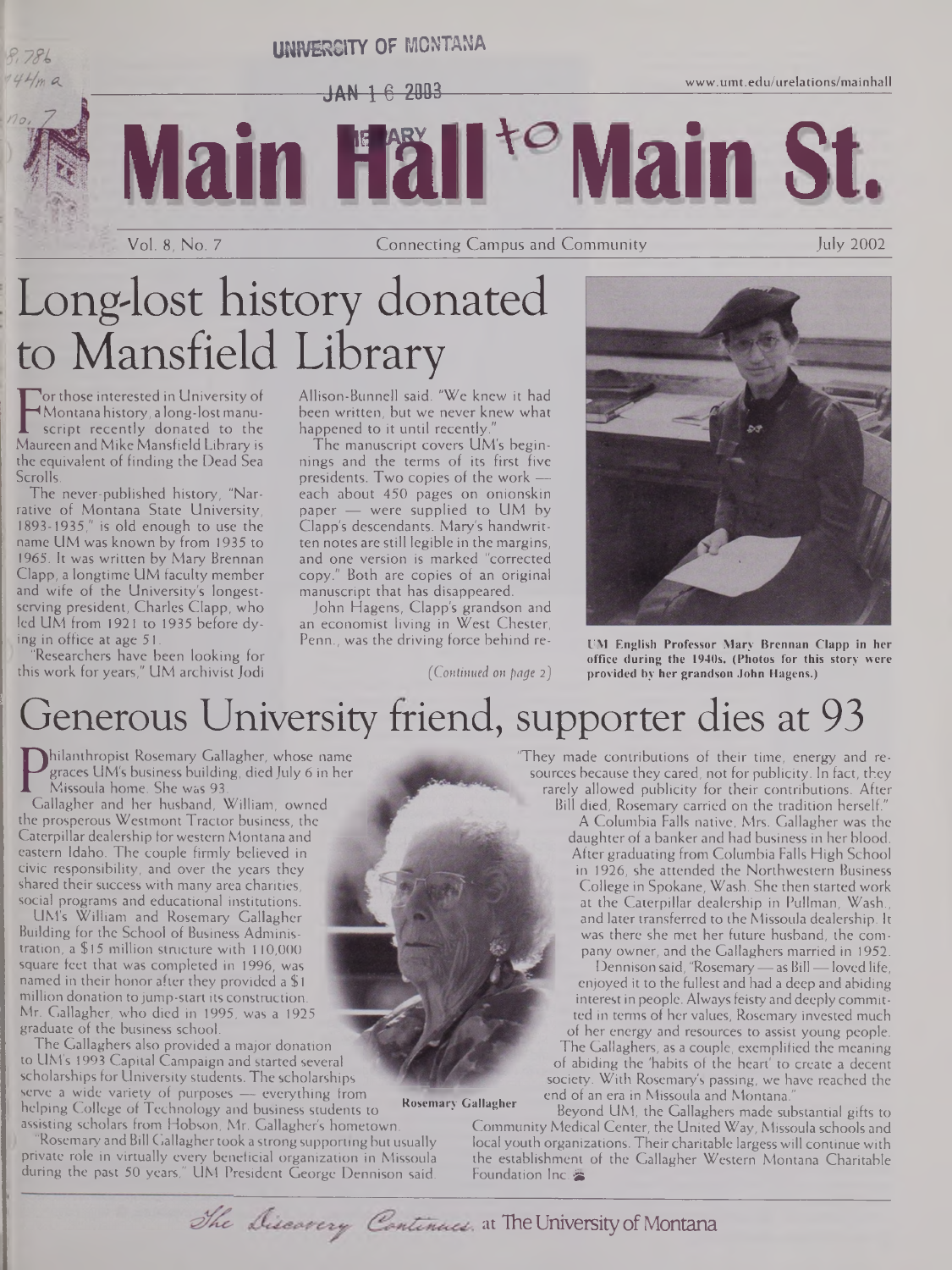## Lost History — **continued**

turning the history to UM. Interested in genealogy and researching his family history, he came across the manuscript last January while visiting his mother (Clapp's daughter), Lucie Hagens, in Los Angeles.

There were two manuscripts that surfaced,"hesaid. "Theyhadbeen in mymother's and aunt's (Peggy Smurr of Turlock, Calif.) closets for close to 40 years. It was very interesting to me: A lot of the University's problems back then weren't dissimilar from the ones today, and there was a lot to be learned. Returning this to the University seemed like the right thing to do."

So Hagens, who worked in the Carter White House during the late 1970s, emailed UM President George Dennison about donating the work, and the University's current president, himself a historian, encouraged Hagens to contact the campus library. The rest is, as they say, history.

There are a lot of people mentioned in the manuscript," Hagens said. "I'm sure there are a lot of people who worked at the University or attended the University who would like to know more about their roots. Hopefully the University will publish it sometime in the future."

He said his grandmother was an interesting woman. Mary Clapp grew up in the prairie town ofDevilsLake, N.D., andearned a master's degree from the University of North Dakota in Grand Forks, where she taughtin theEnglish department. Shemoved west to Missoula in 1921 when her husband became UM president.

President Clapphelped guide UM through the lean Depression years — at one point taking a 20 percent pay cut along with the faculty even after his own budget committee suggested he not be subjected to it. But his untimely death in 1935 — in those days there was no pension — left his wife alone with eight children. So she moved from the president's house into a home on Eddy Street and went back to work, joining UM's English faculty until the mid-1950s.

Clapp worked on her campus history for more than a decade after UM President James McCain (1945-50) asked her to prepare it. But, according to Allison-Bunnell, when Clapp finished the history around 1961, she was told there was no money available to print it, and the work still was unpublished when she died in 1966. Her manuscript was largely forgotten after another work, "The University of Montana: A History" by H.G. Merriam, was published in 1969, but that book deals with the years Clapp concentrated on, 1893-1935, in a much more brief fashion.

Hagens said his grandmother was a fine writer. She published a book of original poetry, "And Then Remold It," in 1929, which was reprinted as part of an expanded work titled "Collected Verse" in 1951. A Montana poetry contest also was named in her honor,



**(Above) A picture of Mary Brennan Clapp taken in 1960. (At right) Clapp on the steps of the University library during the 1940s.**

and she was a founding member of the Montana Institute of Arts, which encouraged writers and brought in prominent speakers. Clapp certainly wasn't afraid of using language with a certain flair in her history.

For example, the work is dedicated 'To the Treasure State, whose greatest treasure is its young people, for whom the University was chartered." When describing the Missoula the first UM president encountered in 1895, she wrote, "It has pretty good boardwalks—though theirsquare nails are slightly sprung in places and often catch on the finishing braid of the long skirts of the ladies." A passage about the land chosen for the University says, "In winter it was the playground for Hellgate blizzards."

The history is rife with interesting tidbits. She writes how the home of Judge Hiram Knowles was remembered for its beautiful parties and was said to have had Mark Twain as a guest. She mentions how the first UM students only had to be 14 years old and that the average weight for players on the first football team was only 151 pounds. A tale is told about how on April 29, 1907, in the middle of the night, marauders" bound a security guard and stole the hands from the Main Hall clock. The hands were later "brought back in a wagon by a driver who gave no name and waited for no thanks.

Clapp also didn't shy away from controversy. She writes how the first president,

OscarCraig (1895-1908), didn't getalongwith ProfessorMorton J. Elrod, the founder of the Flathead Lake Biological Station, and didn't recommend him for re-employment. Craig's successor, Clyde Duniway (1908-12), later decided the dismissal was "cold blooded and even scandalous" and rehired Elrod, who is known as a beloved professor and one of the most prominent figures in UM's history. Clapp writes that Duniway himself was fired later by the state Board of Education, probably because of a flap over the hiring of law school faculty.

She also devotes a large section to economics Professor Louis Levine, who was sus-



pended by the state education chancellor in 1919 for publishing a study that concluded the mining industry wasn't paying its fair share of taxes. His academic freedom trampled upon, Levine was later reinstated with back pay after an investigation.

Of course the most-detailed section of Clapp's history is devoted to her husband's years as president. She tells how, because of deep-rooted antagonisms that had developed at UM, her husband delayed his inauguration for a year, in case he couldn't develop some sort of harmony among the faculty, administration and various departments. He didn't want to "spend the best years of his life on a grumbling volcano." As he wound up staying at the University until his death 14 years later, a collaborative working environment must have been achieved.

Clapp's history, "Narrative of Montana State University, 1893-1935," is available to the public at the Mansfield Library in the K. Ross Toole Archives. Books written by Clapp also are available.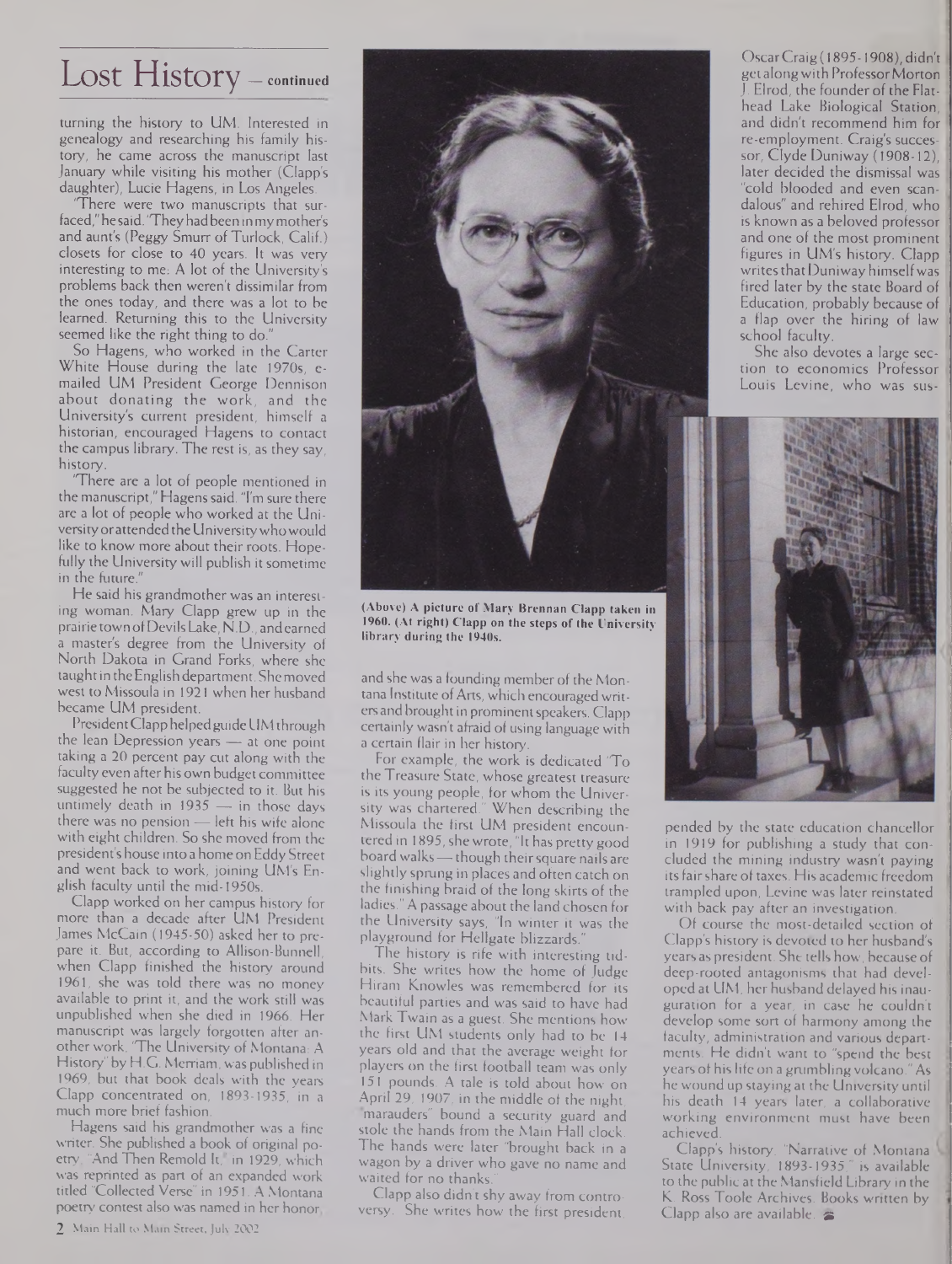**Diamond for Disabilities—**Ed Milburn, an employee of UM's Disability Services for Students, has won a 2002 Experience Works Outstanding Older

WorkerAward. The awards honor leadingolderemployees from each of the 50 states, Puerto Rico and the District of Columbia who have demonstrated commitment to duties and service to community. Milburn, 76, was nominated for the award by his department, where



**Milburn**

he converts hard copies of printed materials into electronic texts for the visually impaired. He will travel to Washington, D.C., in September to take part in a weeklong series of events that include Capitol Hill visits, congressional hearings and an awards ceremony. Experience Works, established in 1965 as Green Thumb and renamed in 2002, is a national nonprofit organization that provides training and services for mature workers.

**Honorary Degree—**Pat Williams, a senior fellow at UM's O'Connor Center for the Rocky Mountain West, recently received an honorary doctorate of public

service from Rocky Mountain College in Billings. Williams served nine terms in the U.S. House of Representatives from 1979 to 1997. He was elected to more consecutive terms in the House than any other Montanan. During his time in Congress, he was ap-



**Williams**

pointed deputy whip and chaired several committees. RMC Academic Vice President Susan McDaniel said Williams was presented with the doctorate for his "passionate advocacy and lifelong service to his fellow citizens." Williams has taught at UM since retiring from Congress, working at the O'Connor center, a regionalstudies and public-policy center that helps people in the region better understand their past and present and explore aspirations for the future.

**Winning Recipe—**University Dining Services concocted a first-place recipe forthe recent nationwide Cuisine Creator's Vegan Vegetarian Recipe Contest. Certified Executive ChefTom Siegel and Registered Dietitian Kelly Richards won for a recipe titled "Northwest Potato Roulade With Butternut-Carrot Sauce." The duo work closely together during the academic year to provide campus with a wide variety of vegan and vegetarian options in UM



restaurants. They will be recognized for theirachievement during the coming 2002 National Association of University and Food Services meeting in Orlando, Fla.

**Setting the Standard—**UM English Professor Beverly Ann Chin has been appointed to serve on the Adolescence and Young Adulthood/English Language Arts

Standards Committee for the National Board for Profes-<br>sional Teaching Teaching Standards.Thecommittee updates and revises the standards that serve as the basis for NBPTS certification of accomplished English language arts teachers of students ages 14 to 18-plus. Chin will



serve as a resource person and liaison between the standards committee and the board. Chin, who directs UM's English Teaching Program and the Montana Writing Project, has been at the University since 1981. She is past president of the National Council of Teachers of English and has served on the NBPTS board of directors since 1995. NBPTS, in addition to establishing teaching standards, offers a forum for teachers to demonstrate knowledge and skills through a series of performance-based assessments.

**Good Grade Grizzlies—**The high standards set by University student-athletes on the field also were evident in UM classrooms during spring semester 2002. UM student-athletes maintained a cumulative grade-point average of 2.91, topping the 2.85 cumulative GPA earned by UM's total undergraduate population during the semester. Nearly half of the athletes received a 3.0 GPA or higher. Thirty-two of UM's 255 student-athletes made the Dean's List, which requires at least a 3.5 GPA, and 19 had perfect 4.0s. The women's tennis team received the highest GPA with a 3.44 average.

**Teaching Teachers—**Fourteen teachers completed the Montana Writing Project's 2002 Summer Institute, held recently at UM. The institute is an intensive four-week program designed for educators committed to improving writing instruction in all subject areas and at all levels of education. Participants who complete the project become teacher-consultantsofwriting who can develop curricula and conduct

in-service activities that promote improved teaching and assessment of writing in their schools and districts. The Montana Writing Project, which began at UM in 1978, has trained nearly 500 teacher-consultants from across the state.

**Marketing Montana—**The Montana World Trade Center is moving forward with an innovative new test-marketing program to place regional art, food, outdoor, sports and home-furnishing products into the Irish market. Based at UM, the center is recruiting manufacturing companies from throughout the Rocky Mountain region to participate. Funded in part by the U.S. Department of Commerce, the testmarket program is designed to secure placement of Rocky Mountain products in appropriate retail settings in Ireland. The program will extend to Taiwan in 2003. To learn more, call Brigitta Miranda-Freer at (406) 243-6982 or e-mail brigitta@ <mwtc.org>.

**Warhol at UM—**Among the many treasures in UM's permanent art collection is an Andy Warhol print autographed by the artist and dedicated to UM President GeorgeDennison.The print, from Warhol's

famous "Cow Wallpaper" series, features a brown Jersey cow on a blue background.The legendary pop artist signed the print'To George Dennison, Andy. Warhol actually gave two identical prints to Dennison, who hung one in his home and donated the other to UM in 1991. The Warhol print, along with



Warhol print

other gems, is on display at UM's Montana Museum ofArt and Culture in an exhibition titled "Contemporary Prints from the Permanent Collection: the 1970s." The show runs through July 31 in the Paxson Gallery, located in the Performing Arts and Radio/ Television Center. Gallery hours are <sup>1</sup> to 5 p.m. Monday through Friday, and admission is free.

**Library Friends—**Friends of the Mansfield Library board members and officers for 2002-03 are Abe Abramson, Libby Brown, secretary, Joyce Brusin, president, Clancy Cone, Gloria Curdy, Richard Dailey, Nancy Fritz, Don Gisselbeck, Donna Koch, Douglas Koch, vice president, Howard Reinhardt, Judi Rivers, Jerry Sandy, Mary Staninger, and Kathleen Spritzer. Friends of the Mansfield Library is an advocate group that works to maintain and improve UM's library holdings, encourages gifts to the library, provides temporary library staffing and promotes the Mansfield Library whenever possible.